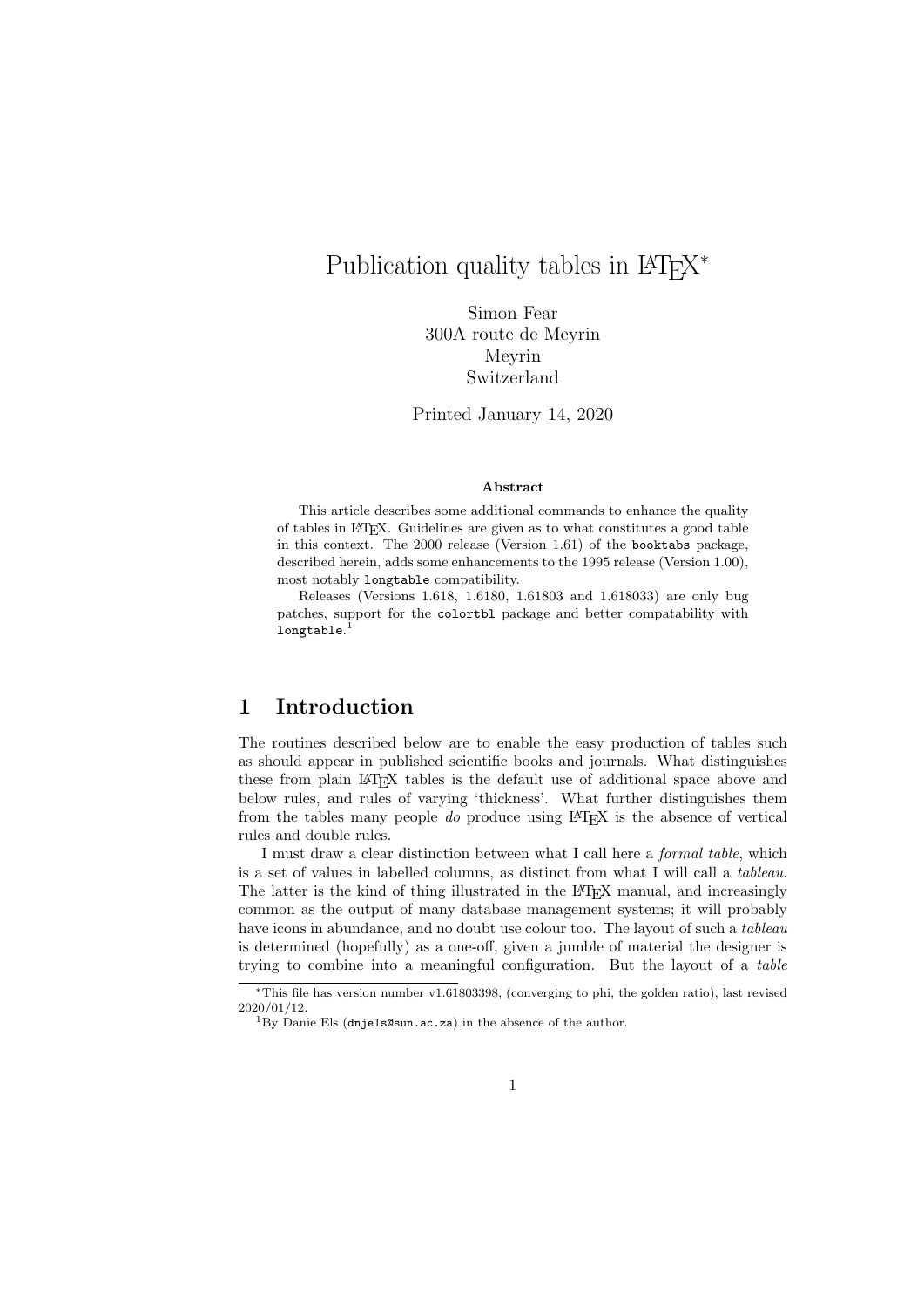has been established over centuries of experience and should only be altered in extraordinary circumstances.

By way of illustration, consider this tableau from the L<sup>AT</sup>EX manual (p. 64 old edition):

| gnats     | gram    | \$13.65 |
|-----------|---------|---------|
|           | each    | .01     |
| gnu       | stuffed | 92.50   |
| emu       |         | 33.33   |
| armadillo | frozen  | 8.99    |

This is a hotch-potch of information that is probably reasonably clearly presented as is (but is the emu stuffed or not?). However, as a published table, this should much rather appear along the lines suggested further down the page in the manual:

| <b>Item</b> |                          |       |
|-------------|--------------------------|-------|
| Animal      | Description Price $(\$)$ |       |
| Gnat        | per gram                 | 13.65 |
|             | each                     | 0.01  |
| Gnu         | stuffed                  | 92.50 |
| Emu         | stuffed                  | 33.33 |
| Armadillo   | frozen                   | 8.99  |

It takes much less work to lay this out, as a formal table; we don't have to work out a new layout for everything we do. Moreover, we can be almost certain that the data cannot be misread, because the reader does not have to learn how to read some novel presentation.

The above table cannot be produced in pure LAT<sub>EX</sub>, unfortunately. It can be laid out as it should be, but despite your best efforts, using plain \hline commands produces

|           | Item        |              |
|-----------|-------------|--------------|
| Animal    | Description | Price $(\$)$ |
| $G$ nat   | per gram    | 13.65        |
|           | each        | 0.01         |
| Gnu       | stuffed     | 92.50        |
| Emu       | stuffed     | 33.33        |
| Armadillo | frozen      | 8.99         |

Note (if it is not already obvious) that there is not enough space between the top line and the capital I of 'Item', and so on for all the lines: contrast with the previous version. Also, in the first version the top and bottom rules (ie lines) are heavier than the middle rule, which is turn heavier than the subrule underneath 'Item'. Of course you *could* redefine \doublerulesep and then use \hline\hline to get something near the same effect, and you could use struts to improve the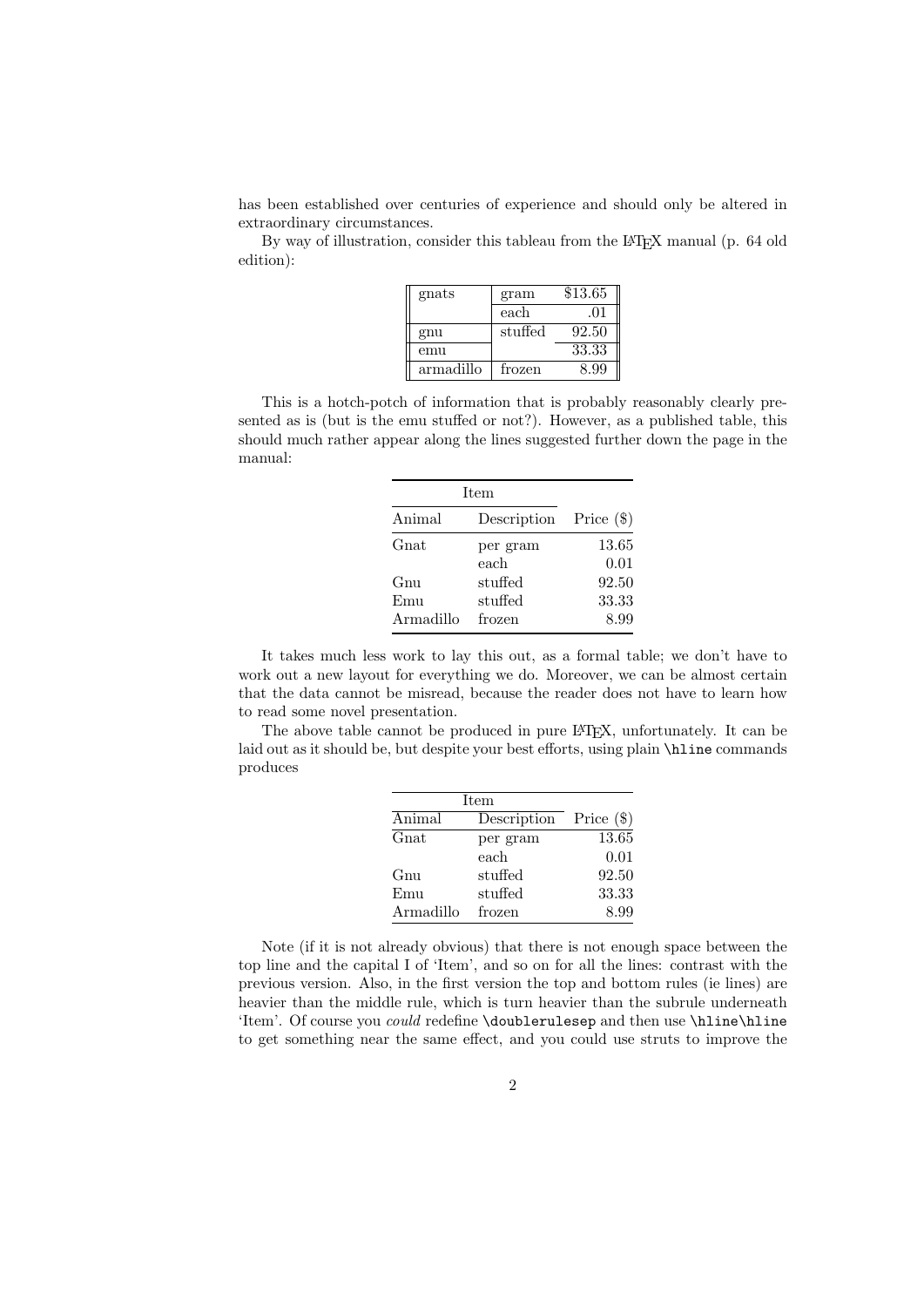spacing. But you should not have to think of such things. The booktabs style defines its commands so that such things are taken care of automatically.

In general, I would say that this package is of no interest to those looking for an alternative to PicTEX to conjure up fancy tableaux. Rather, it is a style guide for authors of scientific papers and books as regards table layout. It is not going too far to say that if you cannot create a table using the commands in this package, you should redesign it.

### 1.1 A note on terminology

In British typesetting, a 'line' is always called a 'rule'. Perhaps confusingly (for historic reasons in fact), the 'thickness' of rule is often referred to as is its 'width' (whereas just about everyone else would call this 'depth' or 'height', if they were thinking of a horizontal rule). A 'thick black line' is called a 'heavy rule'. I have used this terminology in most of the new commands below. If nothing else it avoids confusion with \hline.

## 2 The layout of formal tables

You will not go far wrong if you remember two simple guidelines at all times:

- 1. Never, ever use vertical rules.
- 2. Never use double rules.

These guidelines may seem extreme but I have never found a good argument in favour of breaking them. For example, if you feel that the information in the left half of a table is so different from that on the right that it needs to be separated by a vertical line, then you should use two tables instead. Not everyone follows the second guideline: I have worked for a publisher who insisted on a double light rule above a row of totals. But this would not have been my choice.

There are three further guidelines worth mentioning here as they are generally not known outside the circle of professional typesetters and subeditors:

- 3. Put the units in the column heading (not in the body of the table).
- 4. Always precede a decimal point by a digit; thus 0.1 not just .1.
- 5. Do not use 'ditto' signs or any other such convention to repeat a previous value. In many circumstances a blank will serve just as well. If it won't, then repeat the value.

Whether or not you wish to follow the minor niceties, if you use only the following commands in your formal tables your reader will be grateful. I stress that the guidelines are not just to keep the pedantic happy. The principal is that enforced structure of presentation enforces structured thought in the first instance.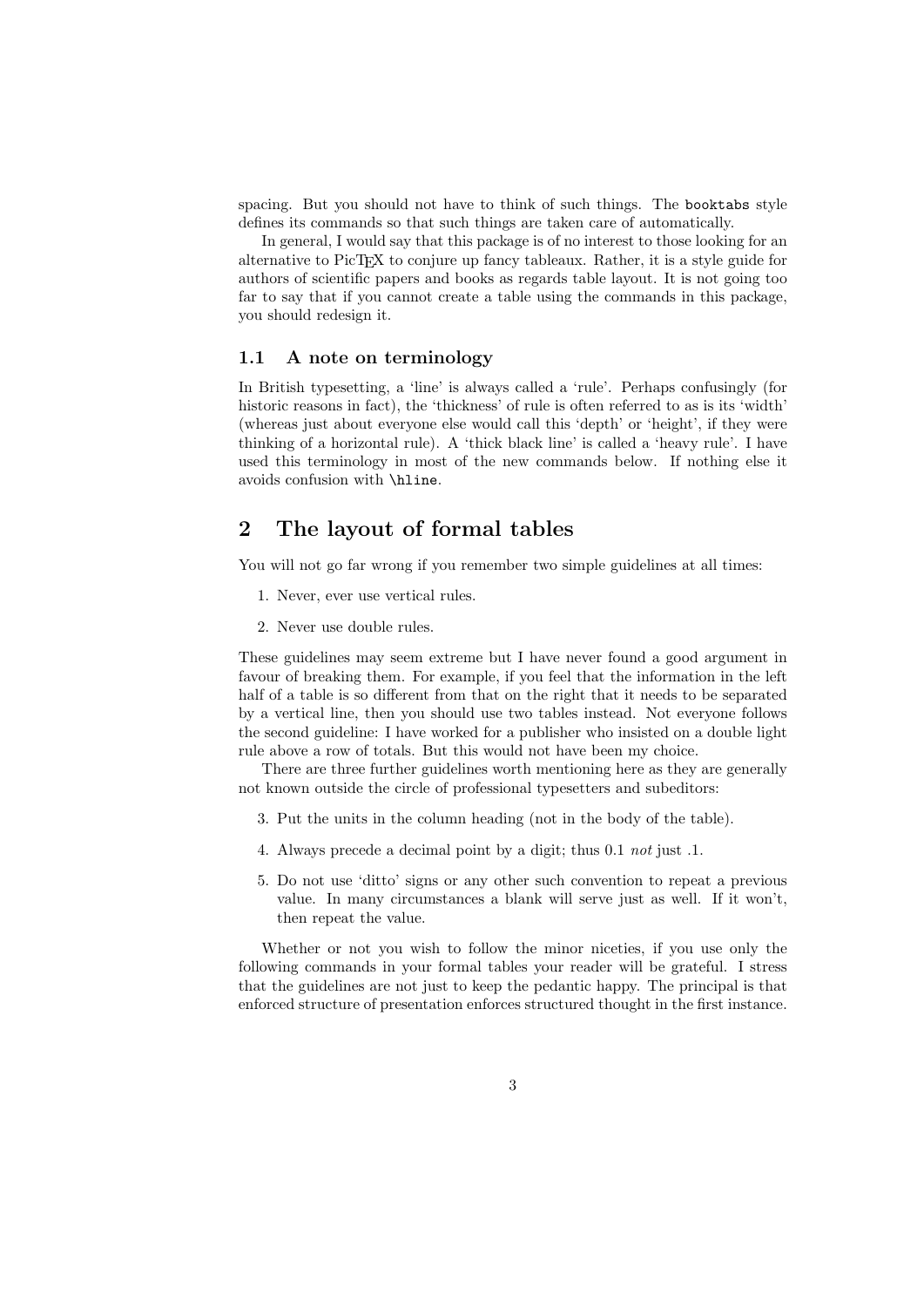# 3 Use of the new commands

\midrule \bottomrule

\toprule In the simplest of cases a table begins with a \toprule, has a single row of column headings, then a dividing rule called here a **\midrule**; after the columns of data we finish off with a \bottomrule. Most book publishers set the \toprule and \bottomrule heavier (ie thicker, or darker; see section 1.1) than the intermediate \midrule. However, when tables appear in very small typesizes it is sometimes impossible to make this distinction, and moreover quite a few journals routinely use all rules of the same heaviness.

> The rule commands here all take a default which may be reset within the document (preferably, but not necessarily, in the preamble). For the top and bottom rules this default is \heavyrulewidth and for midrules it is \lightrulewidth (fully described below). In very rare cases where you need to do something special, you may use the optional arguments to the rule commands which have formal syntax as follows:

```
\toprule[\langle wd \rangle]
\mathcal{I}(wd)]
\bottomrule[\langle wd \rangle]
```
where  $\langle wd \rangle$  is a T<sub>E</sub>Xdimension (for example 1pt, .5em, etc.).

All the rule commands described here go after the closing  $\setminus \setminus$  of the preceding row (except \toprule, which comes right after the \tabular{} command); in other words, exactly where plain LATEX allows \hline or \cline.

\cmidrule Frequently we need a sub-rule to extend over only some of the columns, for which we need a  $\mathrm{the}$  analogue of  $\mathrm{F}X$ 's  $\mathrm{cline}$  command). Generally, this rule should not come to the full width of the columns, and this is especially the case when we need to begin a \cmidrule straight after the end of another one (LATEX's \clines crash into each other here if you are not extra careful with \extracolsep). Thus, you will generally want to use the optional 'trimming' commands.

> The trimming commands, if used at all, go in parentheses (like this), with no spaces separating them. The possible specifications are r,  $\mathbf{r}\cdot\mathbf{(w)}$ , l and  $1\{\langle wd\rangle\}$ , or any combination of these, where  $\langle wd\rangle$  is a dimension, and r and l indicate whether the right and/or left ends of the rule should be trimmed. The form without explicit argument is equivalent to  $r{\cmidruleken}$ , where \cmidrulekern defaults to 0.5 em, but can be set by the user in the preamble.<sup>2</sup>

> Here's an illustrative example:  $(1r\{.75em\})$  gives you a default left trim and exactly 0.75 em right trim. Equally valid here is  $(rf.75em)1$ .

The full syntax of the command is

\cmidrule[ $\langle wd \rangle$ ]( $\langle trim \rangle$ ){a-b}

<sup>2</sup>User feedback suggested the Version 1.00 default, 0.25 em, was too small. Sorry for any loss of backward compatibility. Remember that you can easily set  $\c{emidrulekern}$  in the preamble, or just use (r{.25em}) to recover the original behaviour.

 $3As$  a matter of fact, (1rr1r{.75em}) does the same thing: only the last encountered left and the last encountered right specification are applied.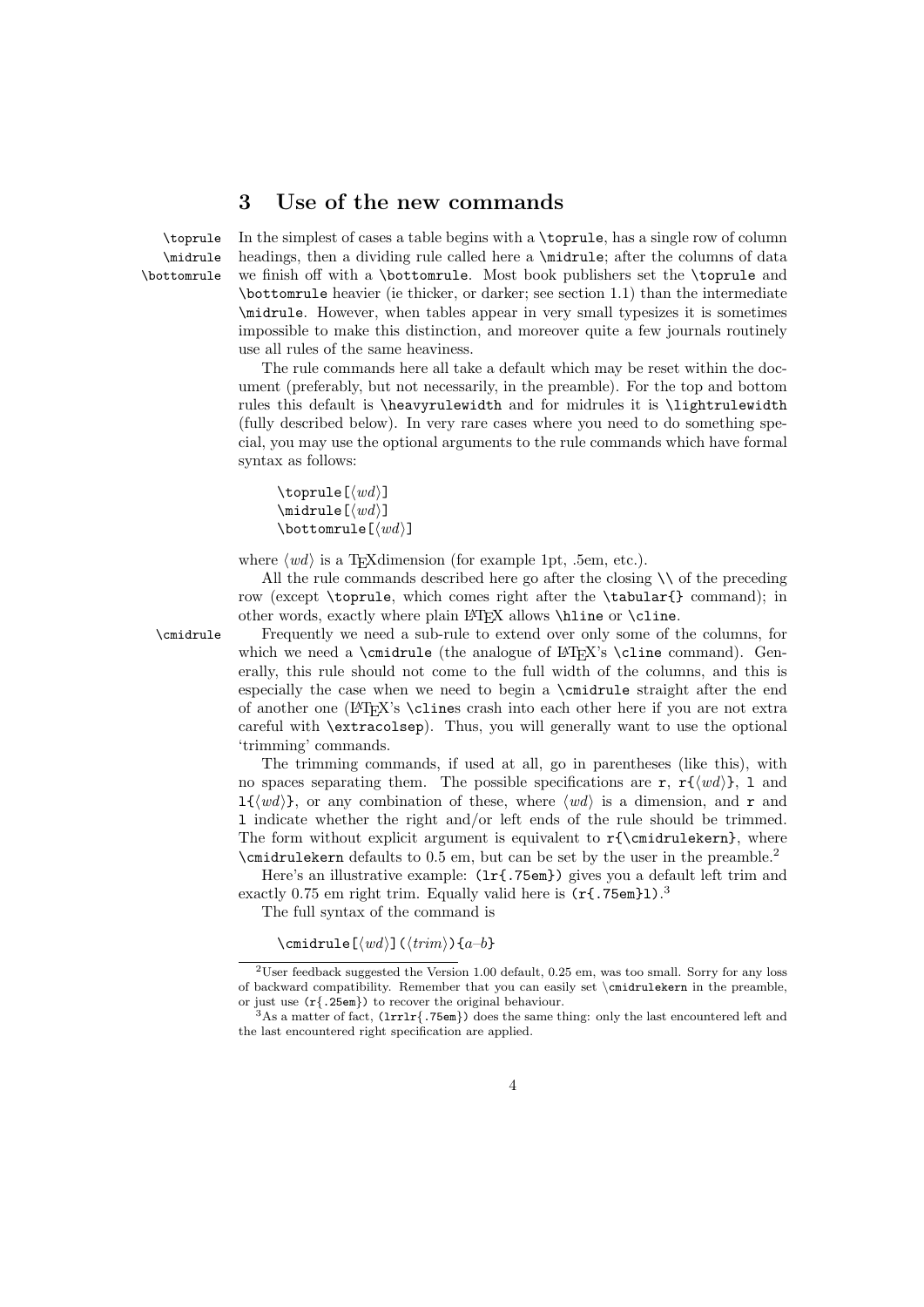where  $\langle wd \rangle$  is an optional rule width command, in square brackets [like this] (the default here is \cmidrulewidth), and the last argument, which is not optional, gives the column numbers to be spanned.

An example of the commands in use is given by the code used to produce the example table above:

```
\begin{tabular}{@{}llr@{}} \toprule
\multicolumn{2}{c}{Item} \\ \cmidrule(r){1-2}
Animal & Description & Price (\$)\\ \midrule
Gnat & per gram & 13.65 \\
     & each & 0.01 \\
Gnu & stuffed & 92.50 \\
Emu & stuffed & 33.33 \\
Armadillo & frozen & 8.99 \\ \bottomrule
\end{tabular}
```
\addlinespace Occasionally we want to put an extra space between certain rows of a table; for example, before the last row, if this is a total. This is simply a matter of inserting

 $\delta$ \addlinespace $\lceil \langle wd \rangle \rceil$ 

after the \\ alignment marker. Between ordinary rows of text, the effect is identical to the ordinary LATEX usage \\[\defaultaddspace], which I find rather clumsy, and it is better than  $\setminus \setminus \setminus$  which inserts too much space. Also,  $\addlines{display$ can be used before, after, or between rules if you want to control the exact amount of space to be inserted. The default space before or after an adjacent rule is replaced by exactly \defaultaddspace or the amount of space specified in the optional argument.<sup>4</sup>

# 4 Abuse of the new commands

Let's face it, nobody can leave well alone, so here are some guidelines and extra commands.

The new rule commands are not guaranteed to work with \hline or \cline, although these remain available and unchanged. I cannot foresee any reason to want to mix them.

More importantly the rules generated by the new commands are in no way guaranteed to connect with verticals generated by {|} characters in the preamble. This is a feature (see above). You should not use vertical rules in tables, end of story.

\morecmidrules If you just cannot stop yourself from using a double rule, even a construction as bizarre as \toprule\bottomrule\midrule will work without generating an error message (just as you can double \hline). These rules will be separated by the ordinary LATEX separator \doublerulesep. However if your perversion is to want

<sup>&</sup>lt;sup>4</sup>This is a change from version 1.00, where the space was sometimes in addition to default rule space.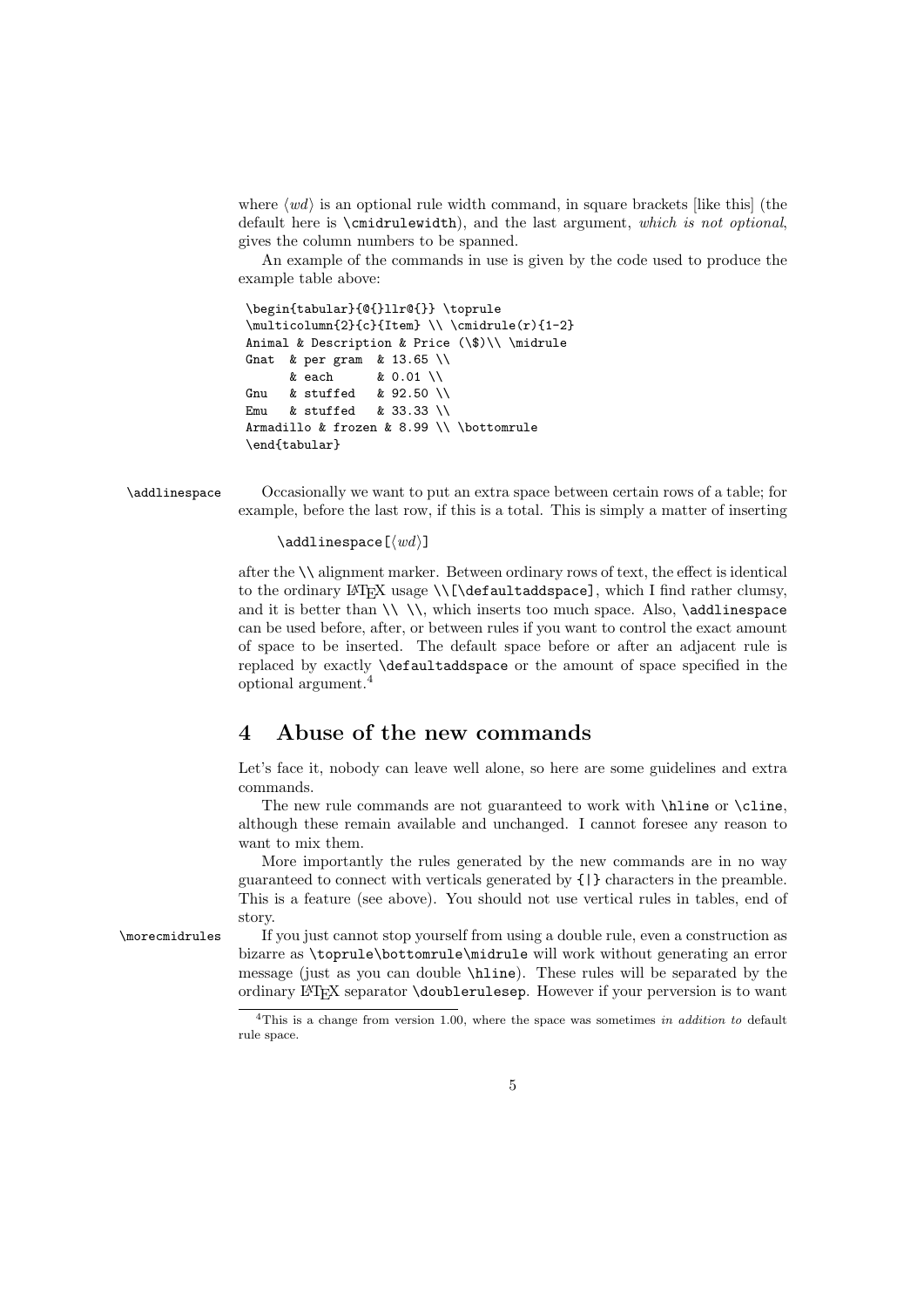double \cmidrules you will need the extra command \morecmidrules to do so properly, because normally two \cmidrules in a row is a sane construction calling for two rules on the same 'rule row'. Thus in

```
\cmidrule{1-2}\cmidrule{1-2}
```
the second command writes a rule that just overwrites the first one; I suppose you wanted

```
\cmidrule{1-2}\morecmidrules\cmidrule{1-2}
```
which gives you a double rule between columns one and two, separated by \cmidrulesep (note: since a \cmidrule is generally very light, the ordinary \doublerulesep is probably too much space). Finish off a whole row of rules before giving the \morecmidrules command. Note that \morecmidrules has no effect whatsoever if it does not immediately follow a \cmidrule (ie it is not a general space-generating command).

\specialrule If you find some extraordinary need to specify exactly 0.5 em, say, between two rules, you could use a construction such as \midrule \addlinespace[.5em] \midrule. In a rare fit of tolerance, though, I have also provided the command

```
\searrowspecialrule\{wd\}{\{above space\}}{\{below space\}}
```
where all three arguments are mandatory (I couldn't be bothered to program in defaults). If you use this frequently, you have misunderstood the purpose and content of the guidelines given above. A preceeding rule does not add its default space below, and a following rule adds no space above itself, so you get *exactly* the space specified in the arguments.<sup>5</sup>

# 5 Booktabs and longtables

If you have both booktabs and longtable packages loaded, the booktabs rule commands can now all be used exactly as described above, within a longtable.

There is an addition worth noting: within a longtable, you can use the optional left and right trimming commands, which normally only work for \cmidrules, with \toprule, \midrule and \bottomrule (and if you must, also with \specialrule). Users who hacked the previous release for longtable compatability<sup>6</sup> seemed to like all the rules to be right trimmed 0.5 em. I think you can do the same by making @{} be the last column specifier. Still, after working out the rest of the code, it was easy to add parsing for the optional arguments, so I did. (I didn't go the whole way and allow the optional trimming outside a longtable; this would be a huge amount of work. If you must have trimmed rules, make all your tables be longtables!)

A somewhat technical note: within a longtable, \hline and \hline\hline both produce a double rule (to allow for page breaks occurring at that point).

 $5$ This is a change from Version 1.00, which rather liked to add an extra \doublerulesep space whenever it could.

<sup>6</sup>Jim Service was the first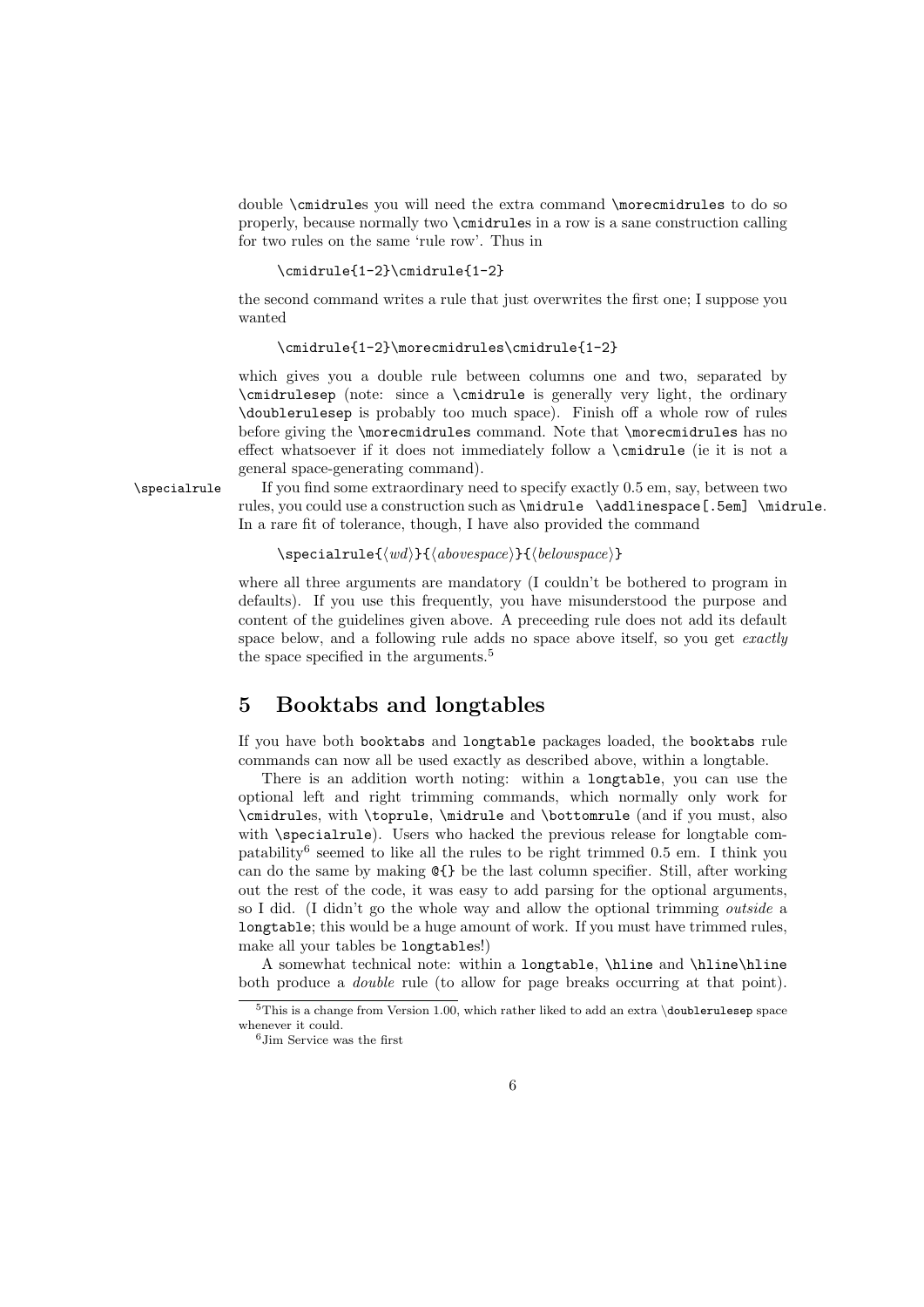But the booktabs rules do *not*. Longtable's automatic doubling of **\hline** is questionable, even according to the documentation within that package. But doubled booktabs rules make almost no sense at all. In the unfortunate event that a booktabs rule should occur at a page break, then you will have to make the necessary adjustments by hand.<sup>7</sup> (In general, this will mean deleting the offending rule.)

# 6 Booktabs and and the colortbl package

Booktabs is now compatible with the colortbl package.<sup>8</sup> The \arrayrulecolor command will result in coloured rules if the colortbl package is loaded.

# 7 Technical summary of commands

The new rule commands are valid inside the standard tabular (and array) environment, in the modified tabular and array of \usepackage{array}, and within both standard tables and longtables after \usepackage{longtable}.

The commands follow the standard placement syntax of \hline. There can be space (including carriage-return, but not two carriage-returns) between successive rule commands.<sup>9</sup>

In what amounts to quite a big change from former releases, within the macro code I now define three classes of rules. (But we don't need these definitions within ordinary use, so I haven't even mentioned them above.) A class 1 rule (otherwise called a 'normal' rule) is any of \toprule, \midrule, \bottomrule, or \cmidrule. The class 2 rules are \specialrule and \addlinespace. Finally, a class 0 rule is none of the preceeding — or in other words, not a rule at all.<sup>10</sup> Note that \addlinespace counts as a class 2 rule, not as class 0 text.

In the following, we first describe each command in 'normal use', meaning that the rule is being used between two lines of text (or more technically, is preceded and followed by a class 0 rule). After that, we will look at the exceptions.

 $\to$ 

A rule of width  $\langle wd \rangle$  (default \heavyrulewidth) with \abovetopsep space above and \belowrulesep extra vertical space inserted below it. By default, \abovetopsep is zero, which seems sensible for a rule designed to go at the top. However, if your tables have captions, it can make sense to use \abovetopsep to insert a reasonable amount of space between caption and table, rather than remember to use a \vspace{} command in the float.

<sup>7</sup>Fixed in version 1.618033 (Morten Høgholm)

<sup>8</sup>Since v1.6180

 $9A$  welcome change from Version 1.00, where space between rule commands generated a very baffling error message.

 $10$ Except that \hline and \cline are class 0. Still, there is no reason to lose sleep over this, since one would not want to mix the two rule-drawing systems.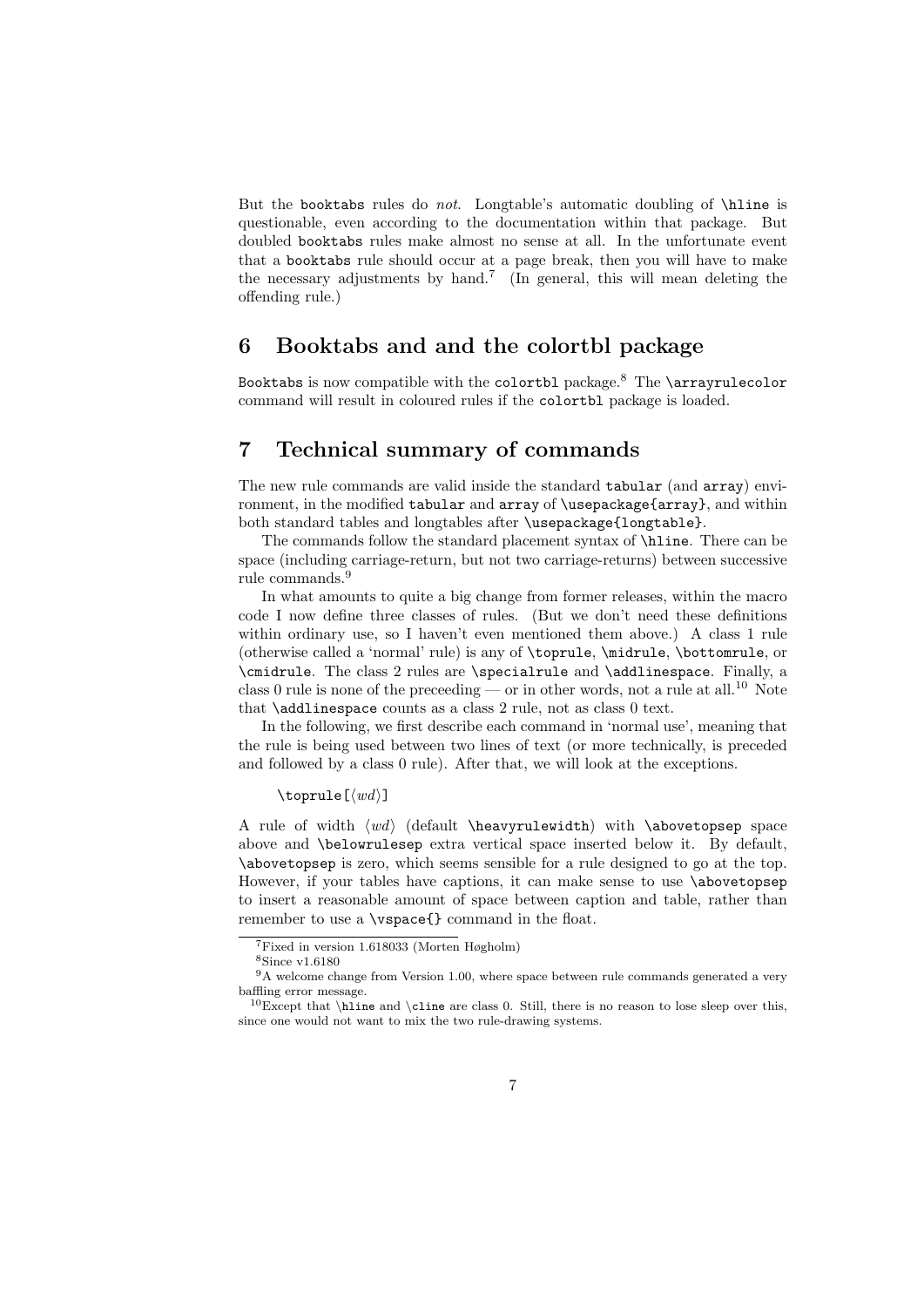$\mathcal{I}(wd)$ ]

A  $\langle w d \rangle$  (default \lightrulewidth) rule with \aboverulesep space above it and with \belowrulesep space below it.

#### \bottomrule[ $\langle wd \rangle$ ]

A  $\langle w d \rangle$  (default \heavyrulewidth) rule with \aboverulesep space above it and with \belowbottomsep space below it. By default \belowbottomsep is  $zero^{11}$ . There is a frequent and legitimate reason you might want space below a bottom rule: namely, when there's a table footnote.<sup>12</sup> If you don't override the default you could use \bottomrule \addlinespace[\belowrulesep] or you could put a suitably sized strut into the footnote text.<sup>13</sup> But the default has to be zero, so that it behaves sensibly in a longtable footer.

\cmidrule[ $\langle wd \rangle$ ]( $\langle trim \rangle$ }{a–b}

A  $\langle w \rangle$  (default \cmidrulewidth) rule with \aboverulesep space above it (unless following another \cmidrule, in which case it is on the same vertical alignment; or if following \morecmidrules, separated from a previous \cmidrule by \cmidrulesep). A \cmidrule has \belowrulesep below it (unless followed by another \cmidrule, in which case the following rule is on the same vertical alignment; or if followed by **\morecmdirules**, when there will be **\cmidrulesep** below it).

The  $\cosh$  as specified in the mandatory argument. The optional argument  $\langle trim \rangle$ , which goes in parentheses if at all, can contain any sequence of the tokens r, 1 and  $\{\langle wd \rangle\}$ , with the latter setting the kerning to be applied to right or left sides as specified by the immediately preceding token. (There's currently no error checking done here, so be careful to get the syntax right.)

#### \morecmidrules

Instructs LATEX to begin a new row of \cmidrules, separated from the last by \cmidrulesep. Has no meaning in any other context.

 $\searrow$ specialrule $\{wd\}$ { $\{abovespace\}$ }{ $\{belowspace\}$ }

A  $\langle wd \rangle$  rule (note: here this is a mandatory argument) with  $\langle above space \rangle$  above it and  $\langle \text{below space} \rangle$  below it.

 $\addlines{label[ $\langle wdd\rangle]$$ 

Technically this has the same effect as \specialrule{0pt}{0pt}{\left{\mudd{d}}}, i.e. a zero-width rule with no space above and with  $\langle wd \rangle$  (default \defaultaddspace) space below. This command was primarily designed to add space between rows

<sup>&</sup>lt;sup>11</sup>This is a change from Version 1.00, where there was always a \belowrulesep

<sup>12</sup>But don't use footnotes, Donald.

<sup>13</sup>I don't like either of these. Sort it out in Version 1.618?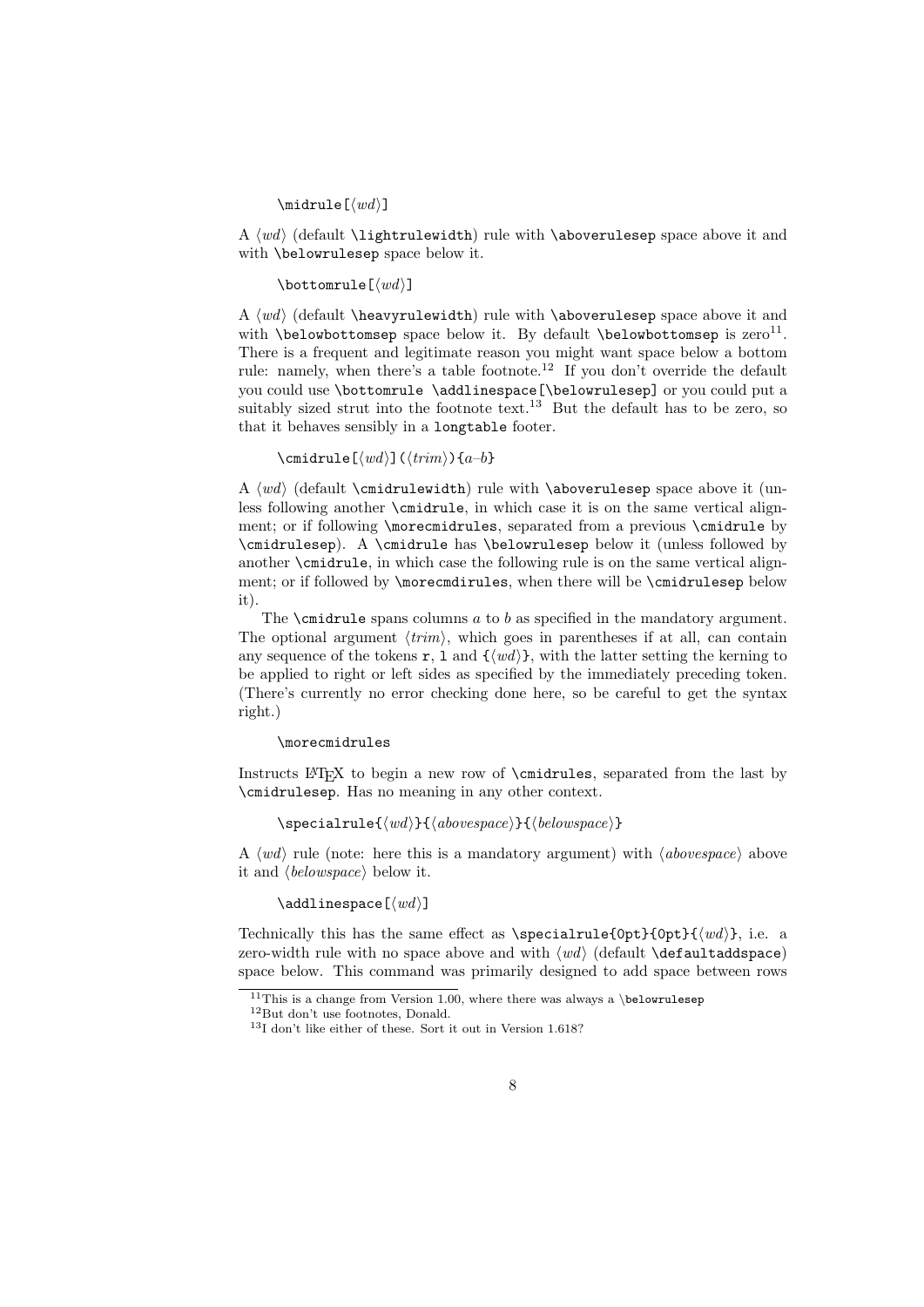in the body of the table, but it may also be used to specify an exact amount of space above or below a class 1 rule.

Now we come to the exceptions to the above. We have already seen in the definitions that the type 2 rules are preceded and followed by exactly the amount of space specified by the arguments. That is, a type 2 rule suppresses the space that would normally be generated by a previous type 1 rule (e.g. \belowrulesep after a \toprule) and replaces it by the argument of the type 2 rule. Similarly, in the combination  $\{type\ 2\ rule\}$ {type 1 rule}, the ordinary space above the type 1 rule (e.g.  $\langle$  aboverulesep) is suppressed. But in the combination  $\{\langle \rangle\}$  rule  $\{\langle \rangle\}$ 2 rule}, no space is suppressed: the rules will be separated by both the first rule's  $\{\langle belowspace\rangle\}$  and the second rule's  $\{\langle abovespace\rangle\}$  arguments. Last but not least, the combination {type 1 rule}{type 1 rule} will always give rules separated by \doublerulesep, suppressing all normal space generated between the rules (but retaining normal space above the first and below the second).

As an exception to this last exception, 'type 1 rule' excludes \cmidrule. Such rules combine with other \cmidrules and \morecmidrules in normal use as described above. I don't know and I don't care care what the combination \toprule\cmidrule{1-2}\midrule would produce. I can see no excuse for such usage.

The default dimensions are defined at the beginning of the macro description section (Section 9). The user can change these defaults in the preamble, or outside a tabular environment, by simply inserting a command in exactly the same format as in Section 9; the redefinition will stay in effect for the rest of the document or until redefined again. *Inside a table* you would have to make the assignment globally in a noalign group: e.g. \noalign\{\global\abovetopsep=1em\toprule}. I hope you never have to do that.

# 8 Acknowledgments

Hugely indebted of course to DEK and Lamport; the optional argument and \cmidrule stuff especially was stolen from latex.sty. The documentation driver stuff is stolen from the tools package description dcolumn.dtx by David Carlisle.

For beta testing and encouragement ...

# 9 The code

The current version is defined at the top of the file looking something like this

```
1 \langle *package \rangle
```

```
2 %\NeedsTeXFormat{LaTeX2e}
```

```
3 %\ProvidesPackage{booktabs}
```

```
4 % [\filedate\space version\fileversion]
```
First we set up the new dimensions described above: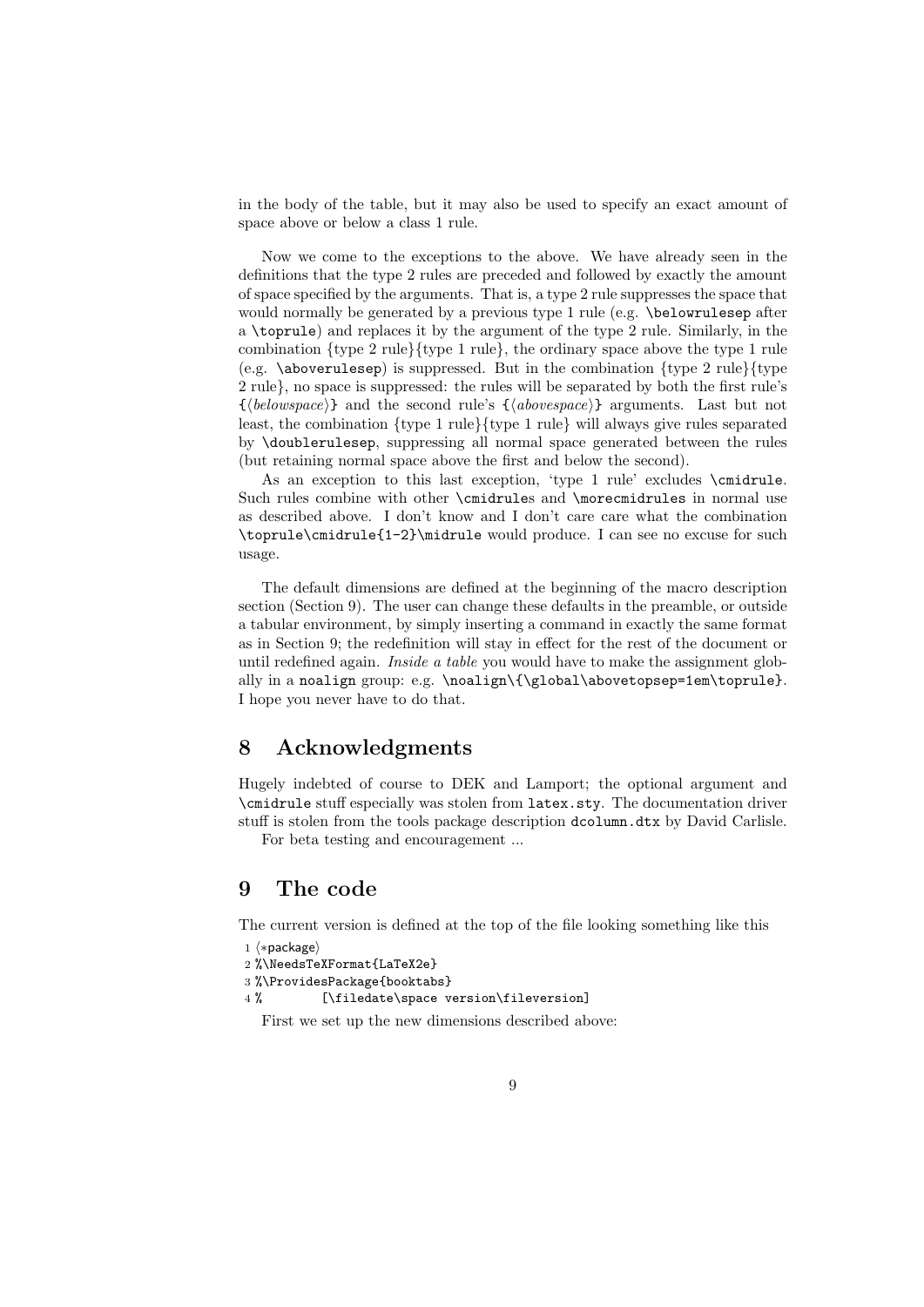```
5 \newdimen\heavyrulewidth
                     6 \newdimen\lightrulewidth
                     7 \newdimen\cmidrulewidth
                     8 \newdimen\belowrulesep
                     9 \newdimen\belowbottomsep
                    10 \newdimen\aboverulesep
                    11 \newdimen\abovetopsep
                    12 \newdimen\cmidrulesep
                    13 \newdimen\cmidrulekern
                    14 \newdimen\defaultaddspace
                    15 \heavyrulewidth=.08em
                    16 \lightrulewidth=.05em
                    17 \cmidrulewidth=.03em
                    18 \belowrulesep=.65ex
                    19 \belowbottomsep=0pt
                    20 \aboverulesep=.4ex
                    21 \abovetopsep=0pt
                    22 \cmidrulesep=\doublerulesep
                    23 \cmidrulekern=.5em
                    24 \defaultaddspace=.5em
                    And some internal counters of no interest to the end user:
                    25 \newcount\@cmidla
                    26 \newcount\@cmidlb
                    27 \newdimen\@aboverulesep
                    28 \newdimen\@belowrulesep
                    29 \newcount\@thisruleclass
                    30 \newcount\@lastruleclass
                    31 \@lastruleclass=0
                    32 \newdimen\@thisrulewidth
                    which will be described as needed below.
\futurenonspacelet Next we define a very useful macro (more-or-less straight from the TEXbook's
                    Dirty Tricks chapter; documented there). Use \futurenonspacelet instead of
                    \futurelet when looking for the next (non-space) token after a macro that has
                    an argument. (After a macro without an argument, space is ignored anyway, so
                    \futurenonspacelet wouldn't be needed.) This hack allows users to type white
                    space between successive rule commands (which did not work in Version 1.00).
                    33 \def\futurenonspacelet#1{\def\@BTcs{#1}%
                    34 \afterassignment\@BTfnslone\let\nexttoken= }
                    35 \def\@BTfnslone{\expandafter\futurelet\@BTcs\@BTfnsltwo}
                    36 \def\@BTfnsltwo{\expandafter\ifx\@BTcs\@sptoken\let\next=\@BTfnslthree
                    37 \else\let\next=\nexttoken\fi \next}
                    38 \def\@BTfnslthree{\afterassignment\@BTfnslone\let\next= }
```
### 9.1 Full width rules

When we are not in a longtable environment, we can simply implement the full width rules as a \hrule in a \noalign{} group. But within a longtable, the rule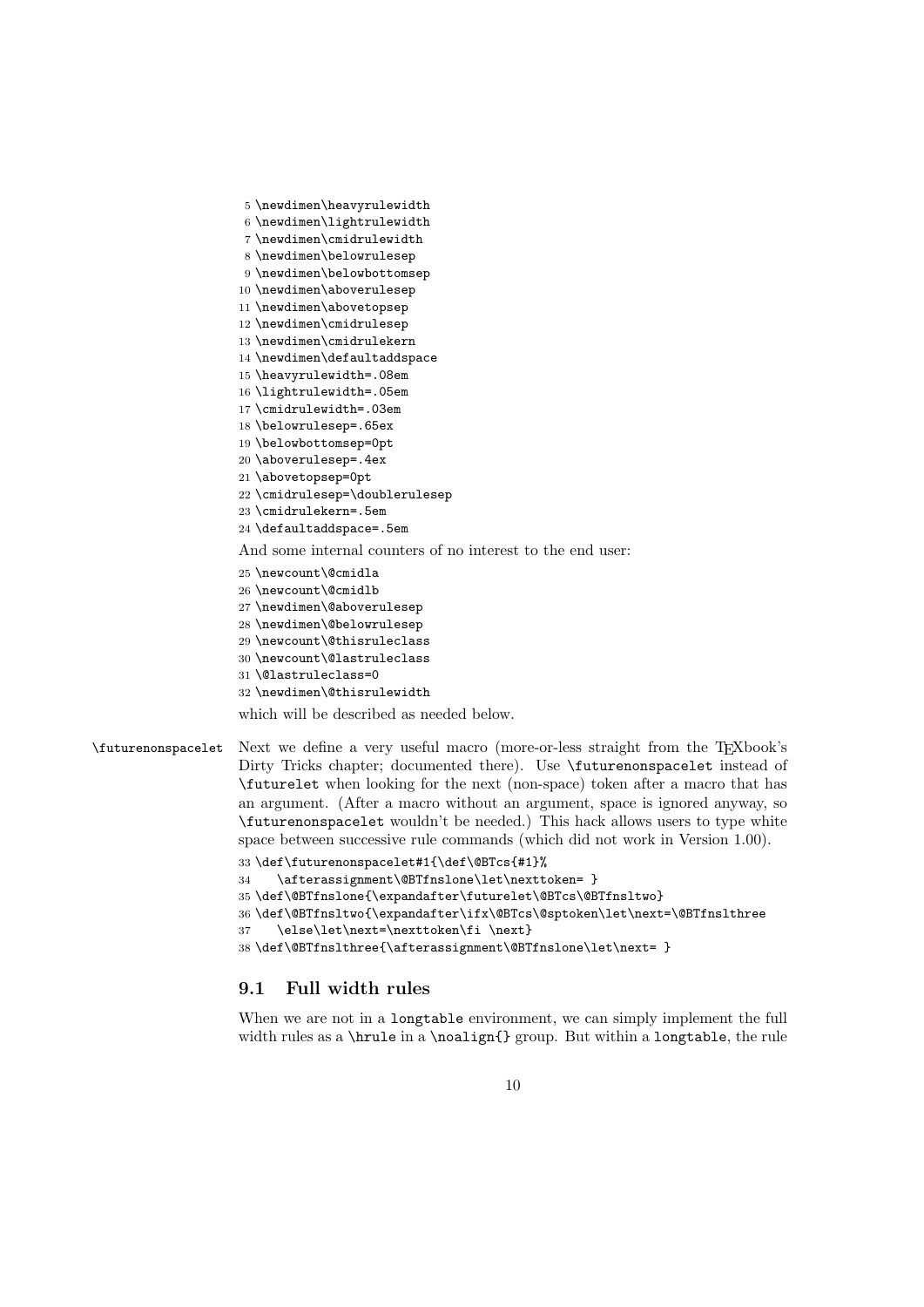has to be drawn like a \cmidrule{1-\LT@cols} (the rationale for this is explained in the longtable documentation).

In order to allow for both, all the rule macros have to open a \noalign group immediately, while they work out whether they have been called within a longtable; if you don't do this, TEX's underlying \halign process gets hiccups. I use LATEX's dirty trick (\ifnum=0'}) to fool the parser that the bracket count is OK. The bracket really gets closed after all the skipping at the end of the \@BTendrule macro.

The class 1 rules, and **\specialrule**, really only differ in the defaults for space above and below, and the width, passed to a common routine, \@BTrule, described below. The spaces, \@aboverulesep and \@belowrulesep, are set within the \noalign group, so are inherited by \@BTrule. Similarly, \@BTrule knows as much as it needs to about the routine that called it by examining the inherited \@thisruleclass. The optional width argument is parsed by \@BTrule after being set to default if absent.

\toprule

```
\midrule 39 \def\toprule{\noalign{\ifnum0='}\fi
 \lambdabottomrule 40\specialrule 41
                   40 \@aboverulesep=\abovetopsep
                   \global\@belowrulesep=\belowrulesep %global cos for use in the next noalign
               42 \global\@thisruleclass=\@ne
               43 \@ifnextchar[{\@BTrule}{\@BTrule[\heavyrulewidth]}}
               44 \def\midrule{\noalign{\ifnum0='}\fi
               45 \@aboverulesep=\aboverulesep
               46 \global\@belowrulesep=\belowrulesep
               47 \global\@thisruleclass=\@ne
               48 \@ifnextchar[{\@BTrule}{\@BTrule[\lightrulewidth]}}
               49 \def\bottomrule{\noalign{\ifnum0='}\fi
               50 \@aboverulesep=\aboverulesep
               51 \global\@belowrulesep=\belowbottomsep
               52 \global\@thisruleclass=\@ne
               53 \@ifnextchar[{\@BTrule}{\@BTrule[\heavyrulewidth]}}
               54 \def\specialrule#1#2#3{\noalign{\ifnum0='}\fi
               55 \@aboverulesep=#2\global\@belowrulesep=#3\global\@thisruleclass=\tw@
               56 \@BTrule[#1]}
\addlinespace An \addlinespace is essentially a zero-width rule with zero space above and
               argument (or default) space below. But because the rule is not actually drawn,
               but is just a \vskip, there is no need to check if we're in a longtable, so we
               don't need to call \@BTrule as for 'real' rules. But we do share the \@BTendrule
               lookahead and flagsetting code (described below), and the \vskip is done there.
               57 \def\addlinespace{\noalign{\ifnum0='}\fi
               58 \@ifnextchar[{\@addspace}{\@addspace[\defaultaddspace]}}
               59 \def\@addspace[#1]{\global\@belowrulesep=#1\global\@thisruleclass=\tw@
               60 \futurelet\@tempa\@BTendrule}
```
\@BTrule All the rules (except \addlinespace) share this code. 61 \def\@BTrule[#1]{%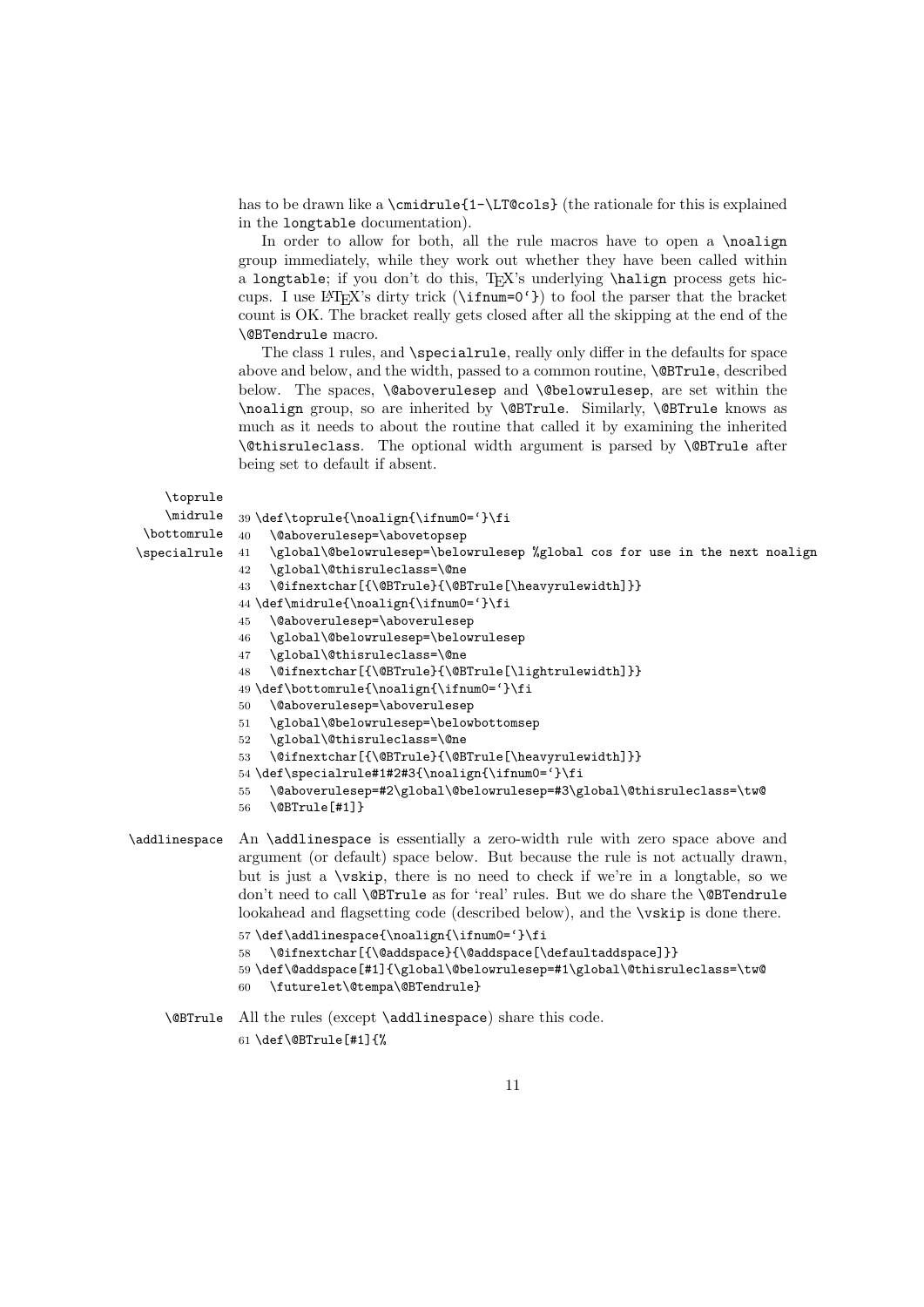Now we work out, by a very nasty hack, if we're within a longtable. It's easy if \longtable isn't even defined: then we can't be. But it is not enough just to check if longtable is loaded — we might be within an ordinary table rather than a longtable. So we look to see if  $\hbar$  in the has been re-defined from its LAT<sub>E</sub>X definition to be the same as \LT@hline. (Longtable currently does this redefinition when it opens a longtable environment, but not globally, so it is cleared it when the environment closes.) Another package could potentially do this! And longtable might change the way it implements this! So, it is not entirely safe, but I have found no better way so far.

We set up **\@BTswitch** to call **\@BTnormal** or **\@BLTrule**, as appropriate, then call it.

```
62 \ifx\longtable\undefined
63 \let\@BTswitch\@BTnormal
64 \else\ifx\hline\LT@hline
65 \nobreak
66 \let\@BTswitch\@BLTrule
67 \else
68 \let\@BTswitch\@BTnormal
69 \ifmmode \text{if} \else 69 \: \ifmmode \text{if} \else 69 \: \ifmmode \text{if} \else filter 3 \: \fi
```
Call \@BTswitch at end of macro

70 \global\@thisrulewidth=#1\relax

Save the width argument (if the user didn't give one, then the calling routine will have called **\@BTrule** with the default) in a global variable for later use when drawing the rule.

71 \ifnum\@thisruleclass=\tw@\vskip\@aboverulesep\else

Specialrules always insert specified space above. (Note: addlinespaces don't come here).

- 72 \ifnum\@lastruleclass=\z@\vskip\@aboverulesep\else
- 73 \ifnum\@lastruleclass=\@ne\vskip\doublerulesep\fi\fi\fi

After text (last rule class 0), precede the rule by \aboverulesep; but if immediately after a previous rule, insert a \doublerulesep.

- 74 \@BTswitch}
- \CT@arc@ This is support for the colortbl package for colored rules. \CT@arc@ hold the \arrayrulecolor setting.

75 \AtBeginDocument{% 76 \providecommand\*\CT@arc@{}}%% colortbl support

 $\Diamond$ BTnormal This is when we're *not* within a longtable. We are already in a  $\angle$ noalign group, all we need do is draw an \hrule and gobble any trailing spaces, then call the closing routine with \@tempa set equal to the next token in the document.

#### 77 \def\@BTnormal{%

- 78 {\CT@arc@\hrule\@height\@thisrulewidth}%
- 79 \futurenonspacelet\@tempa\@BTendrule}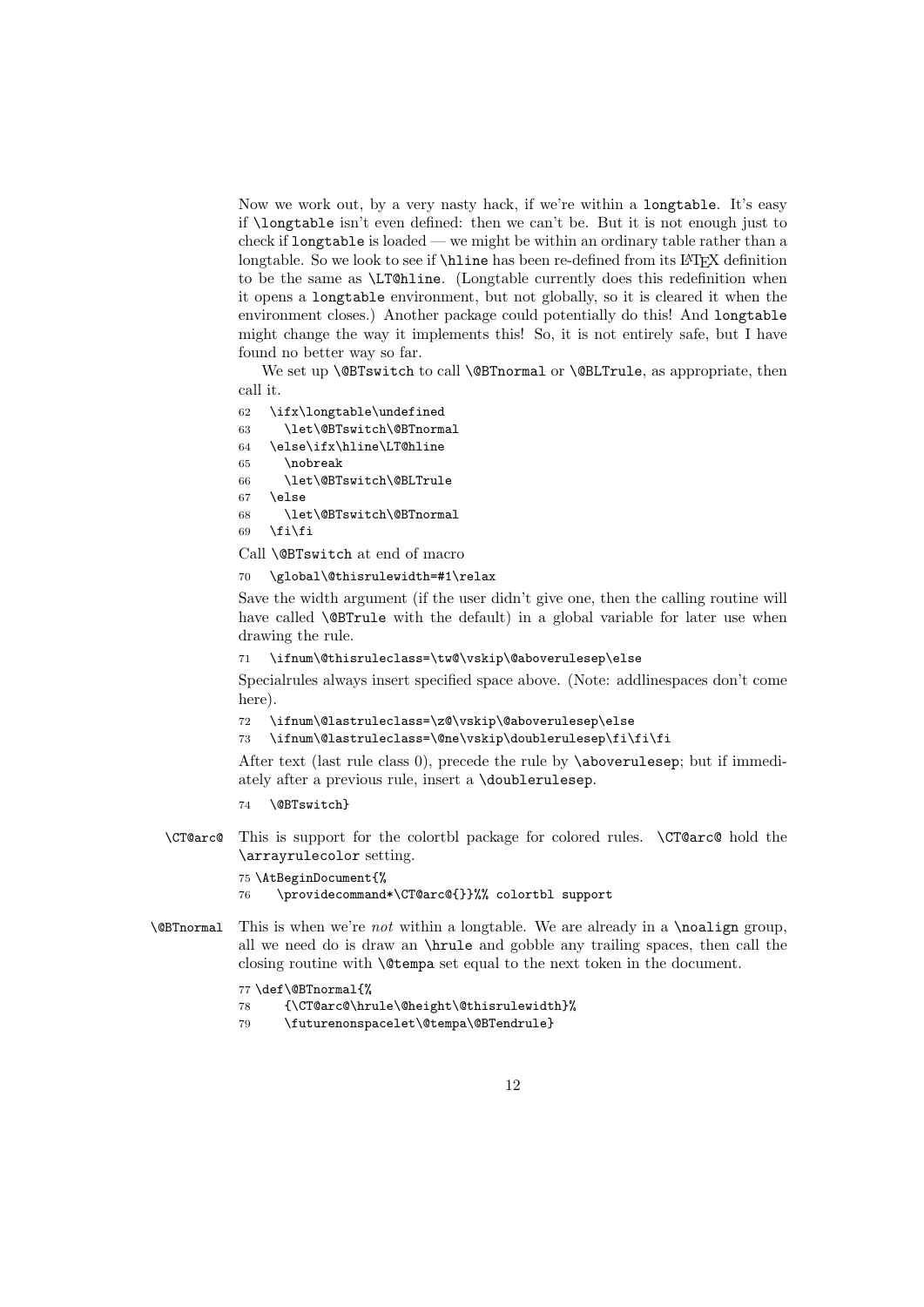\@BLTrule This is for full width rule within a longtable. First we check if a kerning argument has been used; if so let **\@@BLTrule** read it, else call **\@@BLTrule** with an empty string:

80 \def\@BLTrule{\@ifnextchar({\@@BLTrule}{\@@BLTrule()}}

#### \@@BLTrule

#### 81 \def\@@BLTrule(#1){\@setrulekerning{#1}% 82 \global\@cmidlb\LT@cols

The \@setrulekerning routine parses the kerning argument tokens and sets global kerning widths accordingly (or to defaults, if user hasn't set them explicitly). The global assignment to  $\text{Comid}$  sets up the column count for the  $\text{Comid}$  ruleb macro, which is shared with cmidrules.

83 \ifnum0='{\fi}%

Close the currently open \noalign group. Within a longtable, rules are all to be drawn as leaders within a text box that is \LT@cols columns wide.

84 \@cmidruleb

Draw the rule. We share the **\@cmidruleb** code with ordinary **\cmidrules**.

85 \noalign{\ifnum0='}\fi

We have to open a new noalign immediately else T<sub>E</sub>Xwill start a new text box where we don't want one. Then, after gobbling any unwanted white space, we call the closing routine.

86 \futurenonspacelet\@tempa\@BTendrule}

\@BTendrule We look one step ahead (token is in \@tempa) to see if another rule follows (shame on user!). If so, we set \@lastruleclass equal to \@thisruleclass (thus setting it up for the following rule). If there isn't a following rule, we clear \@lastruleclass (ie set it to zero), which isn't technically true since we have just drawn a rule, but sets it up correctly for the next rule encountered, which must be following some intervening text.

87 \def\@BTendrule{\ifx\@tempa\toprule\global\@lastruleclass=\@thisruleclass

- 88 \else\ifx\@tempa\midrule\global\@lastruleclass=\@thisruleclass
- 89 \else\ifx\@tempa\bottomrule\global\@lastruleclass=\@thisruleclass
- 90 \else\ifx\@tempa\cmidrule\global\@lastruleclass=\@thisruleclass
- 91 \else\ifx\@tempa\specialrule\global\@lastruleclass=\@thisruleclass
- 92 \else\ifx\@tempa\addlinespace\global\@lastruleclass=\@thisruleclass
- 93 \else\global\@lastruleclass=\z@\fi\fi\fi\fi\fi\fi
- 94 \ifnum\@lastruleclass=\@ne\relax\else\vskip\@belowrulesep\fi
- 95  $\infty$  = '{\fi}}

### 9.2 Special subrules

 $\Diamond$ setrulekerning The following code parses the trimming arguments (if there are any) for  $\Diamond$ cmidrule or a \BLTrule. The rule will be trimmed left and right by \cmrkern@l and \cmrkern@l, which are zero by default, set to \cmidrulekern by the plain (lr) arguments, or user set as in  $(r\text{\{.5em}})$ . We parse token by token through the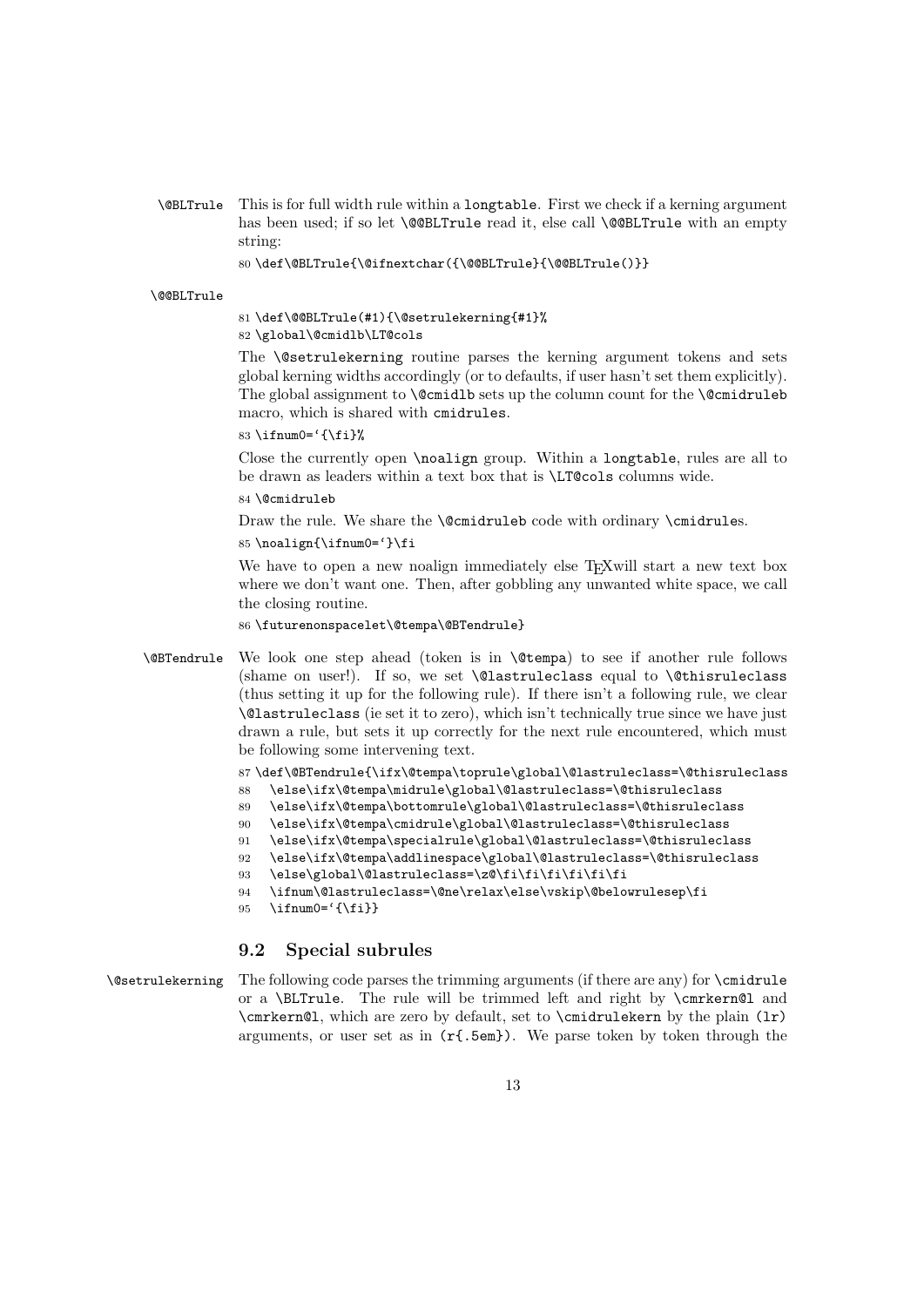arguments. The tokens  $r$  and  $l$  cause  $\c{mrkern@r}$  or  $\c{mrkern@l}$  to be set to \cmidrulekern. There is no lookahead to see if a width is the next token; this strategy is efficient for the plain commands, while inefficient for the qualified commands, but more importantly it is much easier to program. Tokens  $\mathbf r$  and 1 also set \cmrswitch so that if the next token turns out to be  $\{w\}\$  then the kerning will be done on the side currently specified. I have been too lazy to program an error message should one encounter tokens other than  $r$ , 1 or  $\{\langle wd \rangle\}$ .

```
96 \def\@setrulekerning#1{%
97 \global\let\cmrkern@l\z@
98 \global\let\cmrkern@r\z@
99 \@tfor\@tempa :=#1\do
100 {\def\@tempb{r}%
101 \ifx\@tempa\@tempb
102 \global\let\cmrkern@r\cmidrulekern
103 \def\cmrsideswitch{\cmrkern@r}%
104 \else
105 \def\@tempb{1}%
106 \ifx\@tempa\@tempb
107 \global\let\cmrkern@l\cmidrulekern
108 \def\cmrsideswitch{\cmrkern@l}%
109 \else
110 \global\expandafter\let\cmrsideswitch\@tempa
111 \qquad \qquad112 \fi}}
```
\@cmidrule \@@cmidrule \@@@cmidrule

\cmidrule The \cmidrule re-uses \@lastruleclass in an entirely different way from the full width rules. (Maybe I should have used a different flag; it seemed efficient at the time . . . ). This is (left) set to one if you are in the middle of a row of \cmidrules, or starting a new one (with \morecmidrules). Otherwise, when \@lastruleclass is zero, we precede the rule with \aboverulesep.

```
113 \def\cmidrule{\noalign{\ifnum0='}\fi
114 \@ifnextchar[{\@cmidrule}{\@cmidrule[\cmidrulewidth]}}
115 \def\@cmidrule[#1]{\@ifnextchar({\@@cmidrule[#1]}{\@@cmidrule[#1]()}}
116 \def\@@cmidrule[#1](#2)#3{\@@@cmidrule[#3]{#1}{#2}}
```
The above is fiddling around to set defaults for missing optional arguments. We also pass to **\@@@cmidrule** in a different order, namely [a-b]{width required} {kerning commands} (this being the order in which the arguments are actually processed):

```
117 \def\@@@cmidrule[#1-#2]#3#4{\global\@cmidla#1\relax
```

```
118 \global\advance\@cmidla\m@ne
119 \ifnum\@cmidla>0\global\let\@gtempa\@cmidrulea\else
```

```
120 \global\let\@gtempa\@cmidruleb\fi
```

```
121 \global\@cmidlb#2\relax
```

```
122 \global\advance\@cmidlb-\@cmidla
```
This has set up a switch ( $\Diamond$ gtempa) to call the relevant routine,  $\Diamond$ cmidrulea or \@cmidruleb, depending on whether we start from column one or not.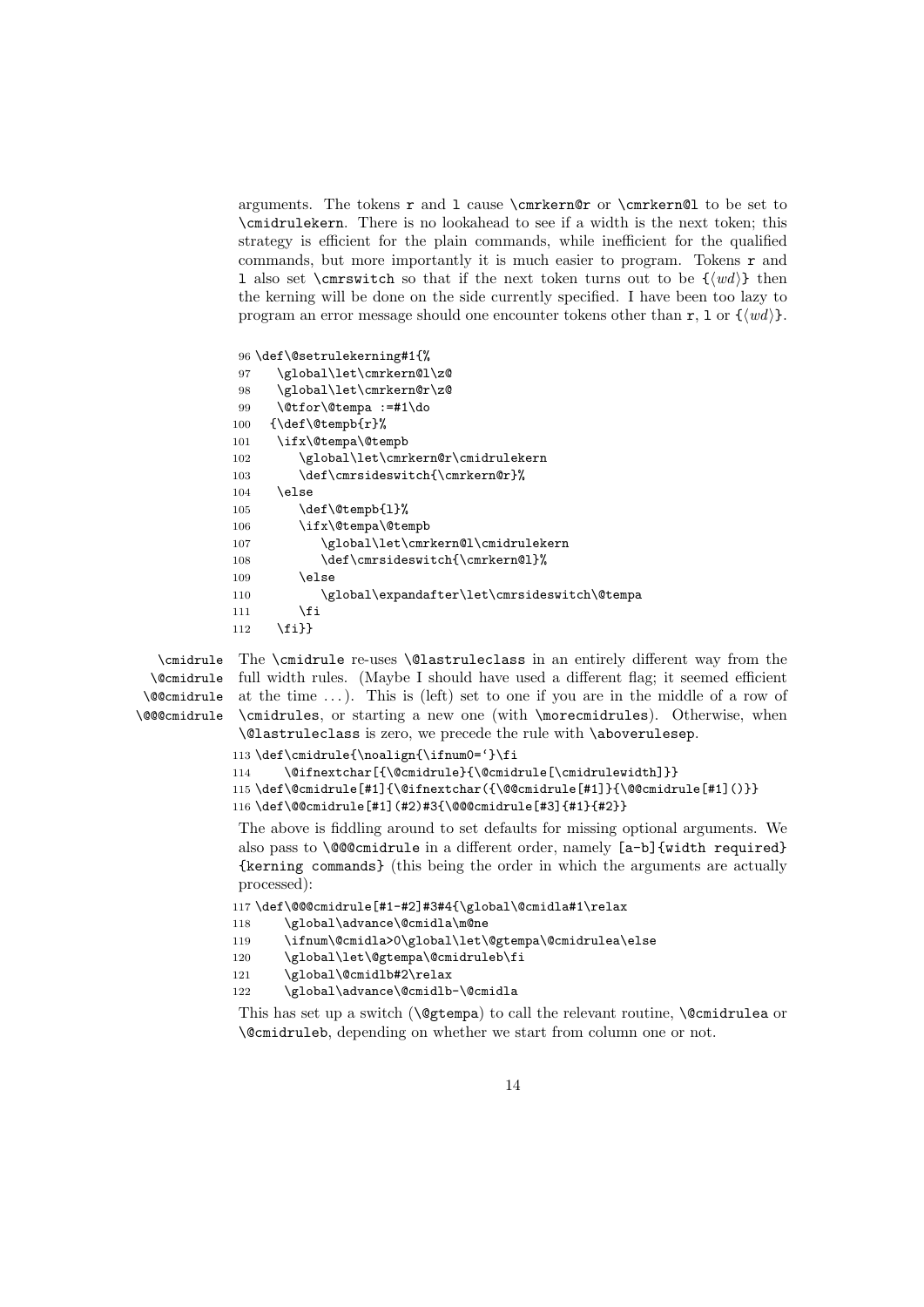#### 123 \global\@thisrulewidth=#3

That is, set per default or given argument. Then parse any trimming arguments to set, globally, \cmrkern@r and \cmrkern@l accordingly:

124 \@setrulekerning{#4}

Now insert space above if needed, close the \noalign, then switch to appropriate rule drawing routine as determined above (\let to \@gtempa):

```
125 \ifnum\@lastruleclass=\z@\vskip \aboverulesep\fi
126 \ifnum0='{\fi}\@gtempa
```
Having now drawn the rule, open another \noalign, and call the closing routine:

```
127 \noalign{\ifnum0='}\fi\futurenonspacelet\@tempa\@xcmidrule}
```
- \@xcmidrule In this closing routine, see if another \cmidrule follows; if so, backspace vertical so it will line up with the one you just drew, and setting \@lastruleclass to 1 will suppress adding space above the next. If a **\morecimdrules** follows, we add (positive) \cmidrulesep (and again set \@lastruleclass to one). Otherwise this is the last rule of the current group and we can just add \belowrulesep. Finally, we close the \noalign.
	- 128 \def\@xcmidrule{% 129 \ifx\@tempa\cmidrule 130 \vskip-\@thisrulewidth 131 \global\@lastruleclass=\@ne 132 \else \ifx\@tempa\morecmidrules 133 \vskip \cmidrulesep 134 \global\@lastruleclass=\@ne\else 135 \vskip \belowrulesep 136 \global\@lastruleclass=\z@  $137$  \fi\fi 138  $\iint num0= ' {\if1} \}$
- \@cmidrulea This code (called below) actually draws the rules. They are drawn as boxes in text, rather than in a \noalign group, which permits the left and right kerning.
	- 139 \def\@cmidrulea{%
	- 140 \multispan\@cmidla&\multispan\@cmidlb
	- 141 \unskip\hskip\cmrkern@l%
	- 142 {\CT@arc@\leaders\hrule \@height\@thisrulewidth\hfill\kern\z@}%
	- 143 \hskip\cmrkern@r\cr}%

#### \@cmidruleb

144 \def\@cmidruleb{%

- 145 \multispan\@cmidlb
- 146 \unskip\hskip \cmrkern@l%
- 147 {\CT@arc@\leaders\hrule \@height\@thisrulewidth\hfill\kern\z@}%
- 148 \hskip\cmrkern@r\cr}%
- \morecmidrules This is really a dummy command; all the work is done above within the \cmidrule routine. We look one step ahead there to see if a \morecmidrules follows the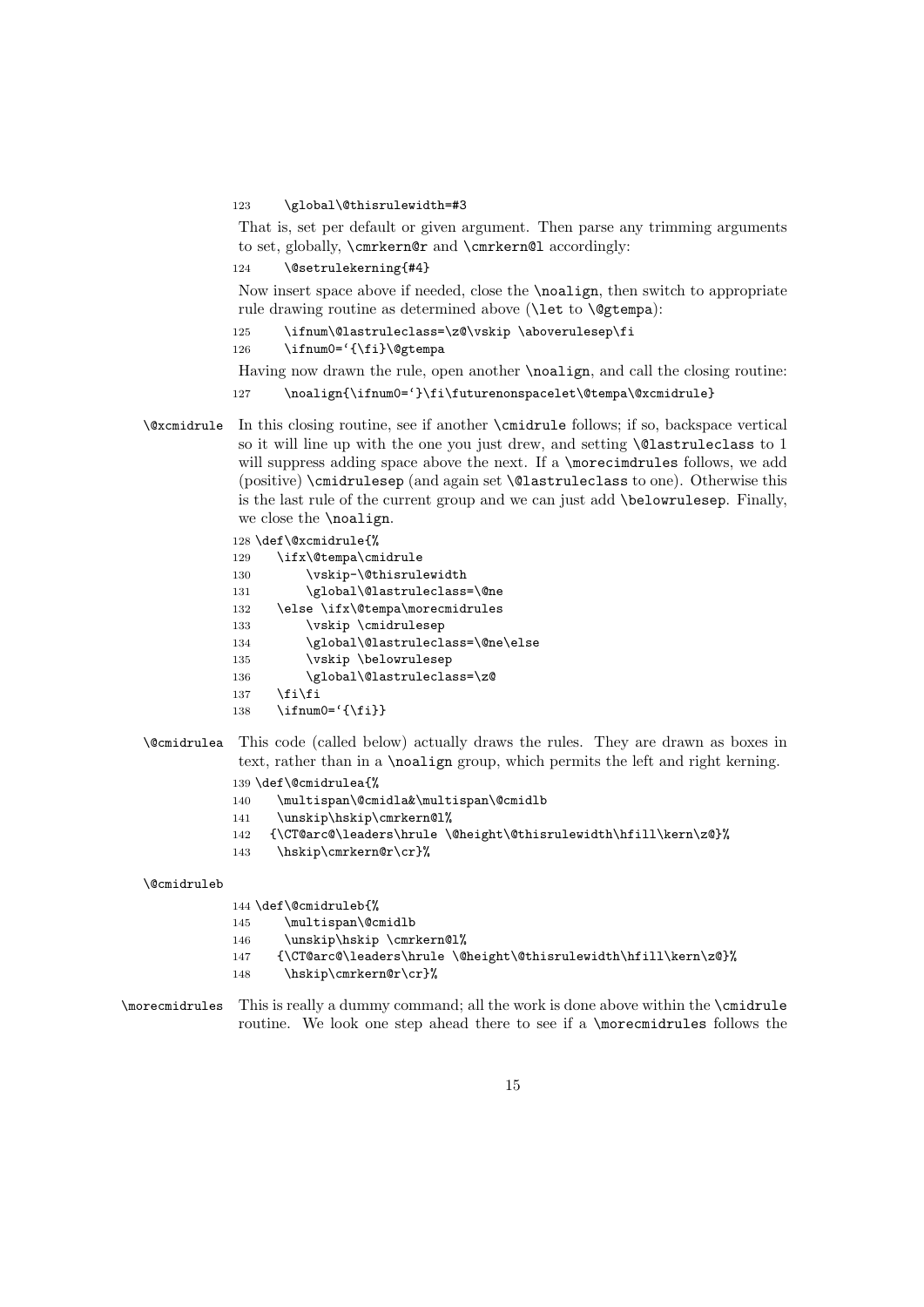current \cmidrule, and if so set the flag. Otherwise, \morecmidrules itself does nothing.

149 \def\morecmidrules{\noalign{\relax}}

150  $\langle$ /package $\rangle$ 

# Change History

| v1.618                                                                                                                    | v1.61803                                                                                              |
|---------------------------------------------------------------------------------------------------------------------------|-------------------------------------------------------------------------------------------------------|
| <b>\@xcmidrule:</b> Change to                                                                                             | \toprule: Change \@belowrulesep                                                                       |
| \@xcmidrule: replace                                                                                                      | to \belowrulesep $11$                                                                                 |
| <b>\@cmidrulewidth</b> with                                                                                               | v1.618033                                                                                             |
| $\text{[Cohisrulewidth]}$ 15                                                                                              | <b>\@BTrule:</b> Rearranged and added                                                                 |
| General: Remove                                                                                                           | \nobreak within longtable                                                                             |
| $\{\mathcal{C}$ cmidrulewidth  10                                                                                         | (Morten Høgholm) $\ldots \ldots \ldots$ 11                                                            |
| v1.6180                                                                                                                   | \@cmidrulea: add \kern\z@ after                                                                       |
| \@BTnorma1: add colortbl \CT@arc@                                                                                         | hill to protects against                                                                              |
| command for color support $\ldots$ 12                                                                                     | unskips 15                                                                                            |
| <b>\@cmidrulea:</b> add colortbl                                                                                          | \@cmidruleb: add \kern\z@ after                                                                       |
| <b>\CT@arc@</b> command for color                                                                                         | \hitestill to protects against                                                                        |
| support $\dots\dots\dots\dots\dots\dots 15$<br><b>\@cmidruleb:</b> add colortbl<br><b>\CT@arc@</b> command for color      | unskips 15<br>v1.6180339                                                                              |
| support $\ldots \ldots \ldots \ldots 15$<br><b>\@setrulekerning: Refine option</b><br>testing in \@setrulekerning .<br>14 | <b>\@BTrule:</b> Add test for xltabular<br>(Herbert Voss) $\dots \dots \dots \dots 11$<br>v1.61803398 |
| <b>\CT@arc@</b> : add colortbl command                                                                                    | \@BTrule: Restore \@BTrule to                                                                         |
| for color support $\dots \dots \dots 12$                                                                                  | v1.618033 (Danie Els) $\ldots$ 11                                                                     |

# Index

Numbers written in italic refer to the page where the corresponding entry is described; numbers underlined refer to the code line of the definition; numbers in roman refer to the code lines where the entry is used.

|                                   | <b>Symbols</b> \\ $\Omega$ \ $\Omega$ \ $\Omega$ \ $\Omega$ 3, 48, 53, 56, 61 | $\{\mathcal{C}$ cmidrule $113$      |
|-----------------------------------|-------------------------------------------------------------------------------|-------------------------------------|
| <b>\@@@cmidrule</b> $113$         | \@BTswitch 63, 66, 68, 74                                                     | $\{\mathcal{C}$ cmidrulea  119, 139 |
| $\text{Q@BLTrule} \dots 80, 81$   | $\texttt{\textbackslash}$ Caboverulesep $27,40,$                              | $\Gamma$ 84, 120, 144               |
| $\sqrt{$ Comidrule $113$          | 45, 50, 55, 71, 72                                                            | \@gtempa  119, 120, 126             |
| $\Delta 66, 80$                   | $\lambda$ addspace $\ldots$ 58, 59                                            | \@height  78, 142, 147              |
| $\textsf{QBTcs} \dots 33, 35, 36$ | $\text{Webclowrulesep } 28, 41,$                                              | $\text{Qifnextchar}$ . 43, 48,      |
| <b>\@BTendrule</b> 60, 79, 86, 87 | 46, 51, 55, 59, 94                                                            | 53, 58, 80, 114, 115                |
| $\Omega$ . 34, 35, 38             | $\text{Qcmidla} \dots \dots 25,$                                              | \@lastruleclass                     |
| $\Omega$ 36, 38                   | $117-119$ , 122, 140                                                          | $\ldots$ 30, 31,                    |
| $\Omega$ 35, 36                   | $\{\mathcal{C}\}$ $26, 82,$                                                   | 72, 73, 87-94,                      |
| \@BTnormal  63, 68, 77            | 121, 122, 140, 145                                                            | 125, 131, 134, 136                  |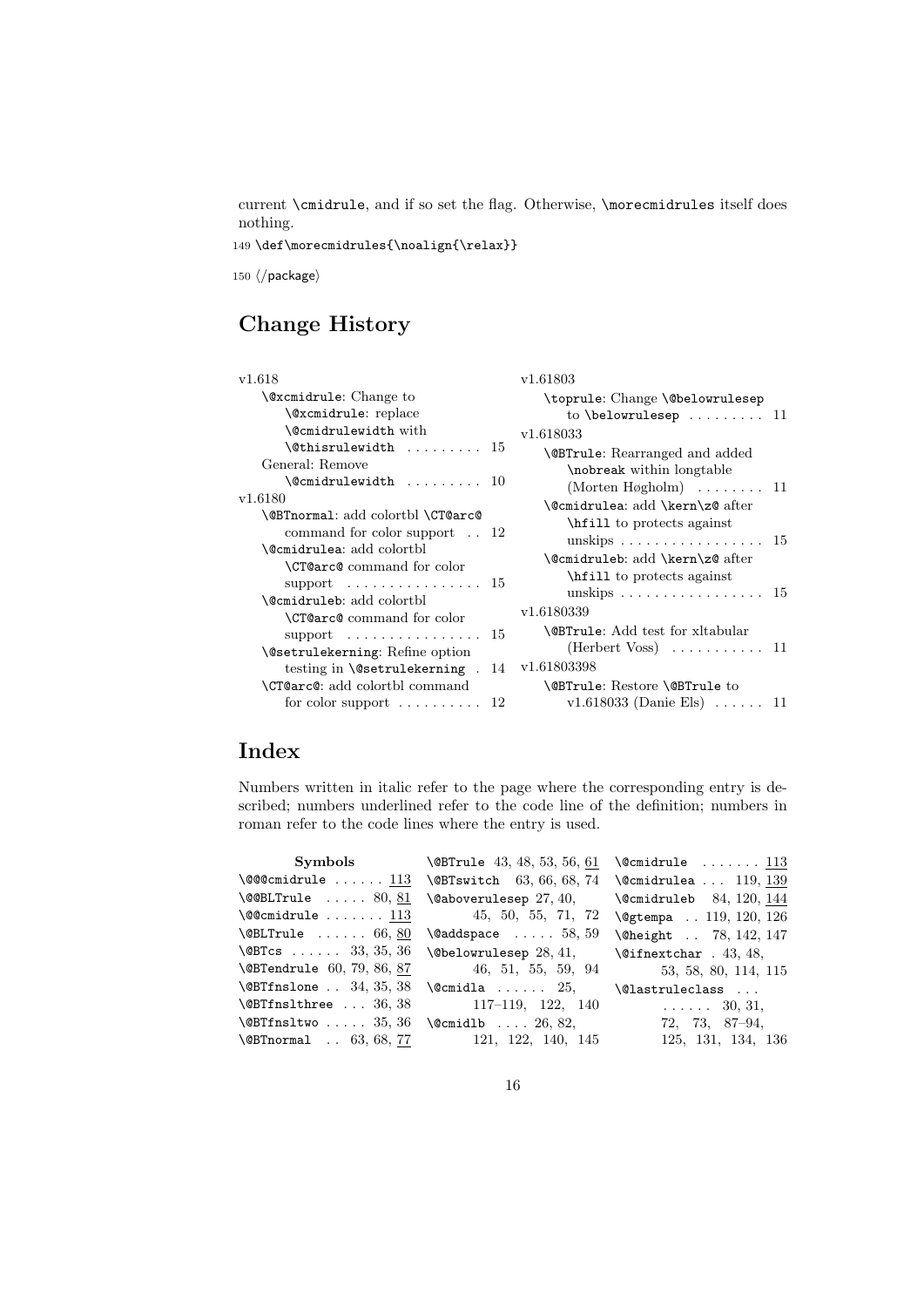| $\{\mathsf{One}\ \dots\ \dots\ 42,\ 47,\$ |
|-------------------------------------------|
| 52, 73, 94, 131, 134                      |
| \@setrulekerning                          |
| $\ldots$ $\ldots$ 81, 96, 124             |
| $\sqrt{e}$ sptoken  36                    |
| $\text{Vetempa}$ . 60, 79, 86-            |
| 92, 99, 101, 106,                         |
| 110, 127, 129, 132                        |
| \@tempb 100, 101, 105, 106                |
| $\text{Qtfor}$ 99                         |
| \@thisruleclass                           |
| $. \, 29, 42, 47, 52,$                    |
| 55, 59, 71, 87-92                         |
| \@thisrulewidth                           |
| $\ldots$ 32, 70, 78,                      |
| 123, 130, 142, 147                        |
| $\sqrt{Q}x$ cmidrule  127, 128            |

#### A

#### B

\belowbottomsep 9, 19, 51 \belowrulesep . . . . . . 8, 18, 41, 46, 135 \bottomrule  $\ldots$  4, 39, 89

#### $\mathbf C$

 $\text{cmidrule}$  4, 90, 113, 129 \cmidrulekern . . . . . . . 13, 23, 102, 107 \cmidrulesep 12, 22, 133 \cmidrulewidth 7, 17, 114 \cmrkern@1 .... 97, 107, 108, 141, 146  $\text{Cmrkern@r } ... 98,$ 102, 103, 143, 148 \cmrsideswitch ....  $\ldots$  103, 108, 110 \cr . . . . . . . . . 143, 148 \CT@arc@ 75, 78, 142, 147

#### D

\def 33, 35, 36, 38, 39, 44, 49, 54, 57,

| 59, 61, 77, 80,            |
|----------------------------|
| 81, 87, 96, 100,           |
| 103, 105, 108,             |
| $113, \quad 115-117,$      |
| 128, 139, 144, 149         |
| \defaultaddspace           |
| $\ldots \ldots 14, 24, 58$ |
| $\text{Ido}$ 99            |
| \doublerulesep  22,73      |
|                            |
| F,                         |
| \else $. 37, 64, 67, 71,$  |
| 72. 88–94. 104.            |

72, 88–94, 104, 109, 119, 132, 134 \expandafter 35, 36, 110 F

\fi . . 37, 39, 44, 49, 54, 57, 69, 73, 83, 85, 93–95, 111–113, 120, 125–127, 137, 138  $\theta$ . . . . . . . . . . 4 \fileversion . . . . . . . 4  $\text{tuturelet} \dots$  35, 60 \futurenonspacelet .  $\ldots$  33, 79, 86, 127

## G

 $\label{eq:qlobal} \verb|\global |\ . 41, 42, 46,$ 47, 51, 52, 55, 59, 70, 82, 87– 93, 97, 98, 102, 107, 110, 117– 123, 131, 134, 136

# H \heavyrulewidth . . .

. . . . . 5, 15, 43, 53 \hfill ....... 142, 147 \hline . . . . . . . . . . 64 \hrule . . . . 78, 142, 147 \hskip 141, 143, 146, 148 I \ifnum 39, 44, 49, 54, 57, 71–73, 83, 85, 94, 95, 113, 119, 125–127, 138 \ifx 36, 62, 64, 87–92,

101, 106, 129, 132

K \kern . . . . . . . . 142, 147

#### L

\leaders . . . . . 142, 147 \let 34, 36–38, 63, 66, 68, 97, 98, 102, 107, 110, 119, 120 \lightrulewidth 6, 16, 48  $\lambda$ longtable ....... 62 \LT@cols . . . . . . . . . 82 \LT@hline . . . . . . . . 64

#### M

\m@ne . . . . . . . . . . . . 118 \midrule ..... 4, 39, 88 \morecmidrules . . . .  $\ldots \ldots 5, 132, 149$ \multispan ... 140, 145

#### N

\NeedsTeXFormat . . . . 2 \newcount 25, 26, 29, 30 \newdimen 5–14, 27, 28, 32 \next . . . . . . . . . . 36–38  $\n\text{texttoken} \dots 34, 37$ \noalign 39, 44, 49, 54, 57, 85, 113, 127, 149  $\hbox{\scriptsize\textsf{nobreak}}$  ........ 65

#### P

\providecommand ... 76 \ProvidesPackage . . . 3

### R

\relax . . . . . . . . . . . 70, 94, 117, 121, 149 S

\space . . . . . . . . . . . . 4  $\simeq$  .. 6, 39, 91

### T<sup>1</sup>

\toprule  $... 4, 39, 87$  $\text{true} \dots \dots \quad 55, 59, 71$ 

|                         | ΤJ |  |  |  |
|-------------------------|----|--|--|--|
| $\lvert$ \undefined  62 |    |  |  |  |
| $\unskip 1.141, 146$    |    |  |  |  |